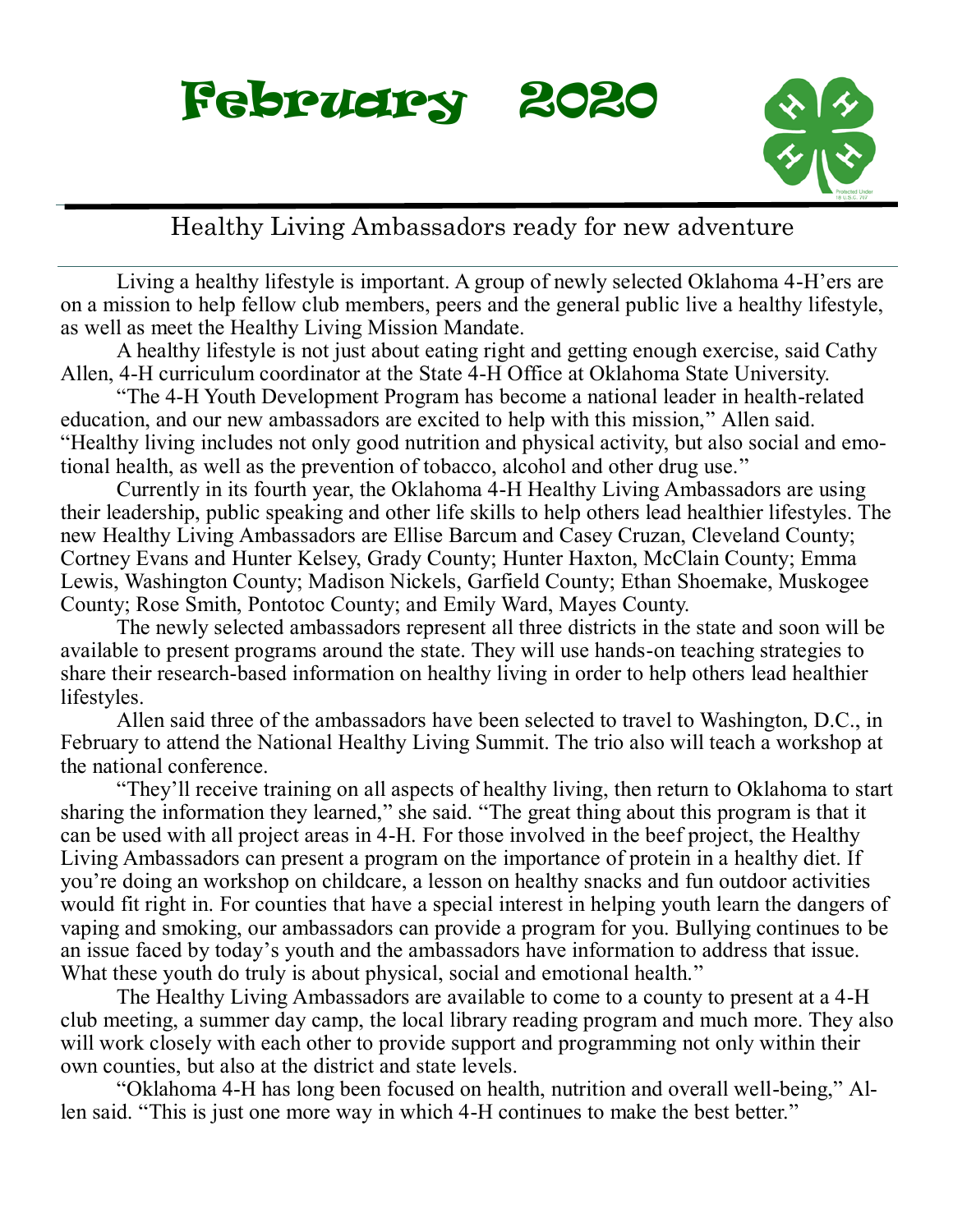

### Dates to Remember

| Feb. 14-15<br>Feb. 26-29 | 4-H Night at Science Museum OK<br><b>County Livestock Show</b> |
|--------------------------|----------------------------------------------------------------|
| March 1st                | State Ambassador Applications Due                              |
|                          | March 2nd-7th Regional Livestock Show                          |
| March 26th               | <b>State Record Book Workshop</b>                              |
| April 3rd                | 4-H Zoo Snooze                                                 |
| April 2nd                | Approp. Dress & Fashion Revue-Warner                           |
| April 16th               | County Speech Competition-Oktaha                               |
| April 1st                | State Record Books due to Extension Office for Review          |
| April 3-4th              | <b>Discovery Unlimited</b>                                     |
| April 27th               | State Record Books due by noon at the state office             |
| April 30th               | County Record Book Workshop                                    |
| May 12th                 | County Record Books Due to E.O.                                |
| June 5th                 | 4- H ZZZZs Under the Sea                                       |

## **4-H Culinary Camp**



#### **Mark your calendars**

When: April 24th & 25th, 2020

Where: Oklahoma State University campus

The camp will be open to 4-H members in 8th -12th grade who active in 4HOnline. Be watching for additional information and registration materials.

cathy.allen@okstate.edu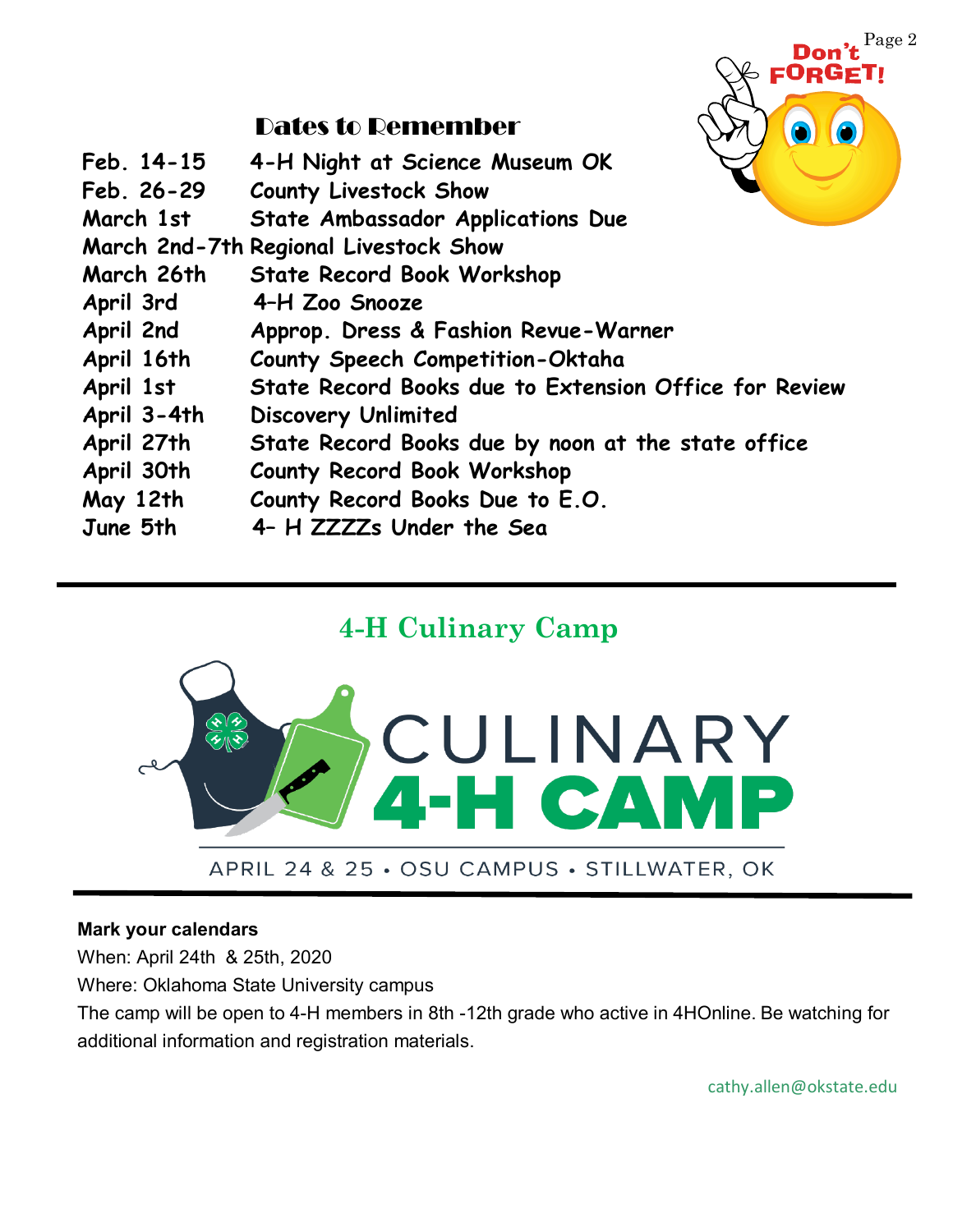SCHEDULE OF EVENTS

TUESDAY, FEBRUARY 25 OFFICIAL HOG WEIGH IN 4:00pm

Weigh in order by school: Ft Gibson, Haskell, Midway, Muskogee, Oktaha, Porum, Warner, Webbers Falls WEDNESDAY, FEBRUARY 26 HOG SHOW 9:00AM THURSDAY, FEBRUARY 27 Sheep check-in 9-10 AM Sheep Show 11:00 AM Goats check-in 11 AM-12:00 PM Goat Show Following Sheep Show Cattle Check-in 4-6pm FRIDAY, FEBRUARY 28 Heifers Show 10:00 AM Steer Show Following Heifer Show SATURDAY, FEBRUARY 29 Buyers Dinner 5:00 PM Premium Auction 6:00 PM This catalog may be viewed online at http:oces.okstate.edu/muskogee

## **Muskogee Junior Livestock Show**

**MONDAY, MARCH 2 HOG CARDS FOR MINOR BREEDS: BERKS, CHESTER, SPOT, POLANDS & HEREFORDS DUE BY 3:00PM ALL OTHER BREEDS: DUROCS, HAMPSHIRES, YORKS AND CROSSES DUE BY 3:00PM MINOR BREEDS SHOW AT 5:00PM**

**TUESDAY, MARCH 3 ALL OTHER SWINE BREEDS SHOW AT 8:00AM WEDNESDAY, MARCH 4 DOE KIDS WEIGH 9-10:30AM SUPT WILL WEIGH DOE KIDS SHOW 11:00AM MARKET GOATS WEIGH 9:00AM TO NOON MARKET GOAT SHOW: 30 MINUTES AFTER DOE KID SHOW**

**THURSDAY, MARCH 5 SHEEP WEIGH 10:00AM TO NOON SUPERINTENDENTS WILL WEIGH SHEEP SHOW 2:00PM CATTLE CHECK IN 10:00AM TO 1:00PM Registered Heifers - A-M 10:00am to 11:30am and N-Z 11:30am to 12:30pm Commercial Heifers - 10:00am to 11:30am Steers - 11:30am to 12:30pm FRIDAY, MARCH 6 HEIFER SHOW 8:30AM STEER SHOW 7:00PM**

**SATURDAY, MARCH 7 ALL SALE ANIMALS IN PLACE 4:30PM CHUCK WAGON FEED 5:00PM BUYERS DINNER SPONSORED BY KILHAREN'S LODGE 5:00PM PREMIUM AUCTION SALE 6:00PM**

Link for Rules <http://www.muskogeeregional.org/scheduleofevents.html>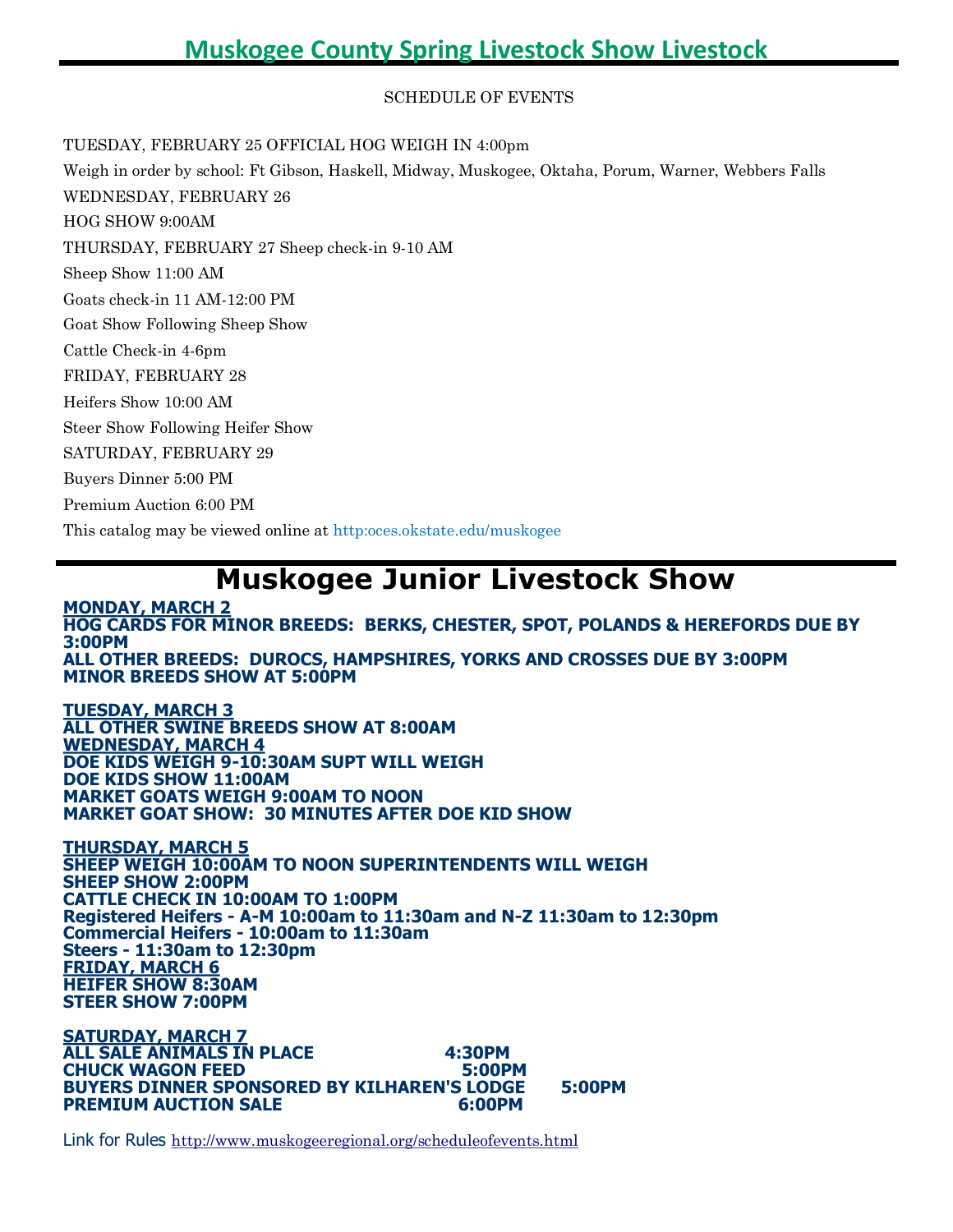PAGE 4 FEBRUARY 2020

#### Oklahoma State 4-H Roundup



Save the date, tell your friends and begin making plans to attend the 99th State 4-H Roundup, July 22-24 on the campus of Oklahoma State University. County night out is optional and will be held Tuesday, July 21st. The cost for 2020 Roundup will remain the same at \$135. Each county will again receive two paid chaperones. Registration materials will be released no later than May 1st, 2020 and will be due to Ag Conferences on June 5th, 2020.

# **Call for Roundup Workshops**

We are looking for persons to present educational workshops to youth ages 13-18. The workshops should be hands-on, motivational, upbeat and age-appropriate. The workshop form can be found below. Workshop applications are due March 15th.

<http://4h.okstate.edu/events-and-activities/state-events-activities/roundup-notebook>

#### **2020 4-H Zoo Snooze**

When: Friday, April 3<sup>rd</sup>, 2020 **Cost:** \$35.00 for Youth **Cost:** \$20.00 for Adults Join Oklahoma 4-H for an overnight sleepover at the OKC Zoo! Can you build the highest ant hill? Jump as far as a wallaby?

Due at the Extension Office March 18th by 1:30. **Must arrange your own transportation**.

**2020 4-H ZZZs Under the Sea**

**When:** Friday, June 5<sup>th</sup>, 2020 **Cost:** \$45.00 per person (Youth & Adults) Ever dreamed of dreaming with the sharks or sea turtles? Come join us at the Aquarium for our ZZZs in the Seas overnight event! Due at the Extension Office May 21st by 1:30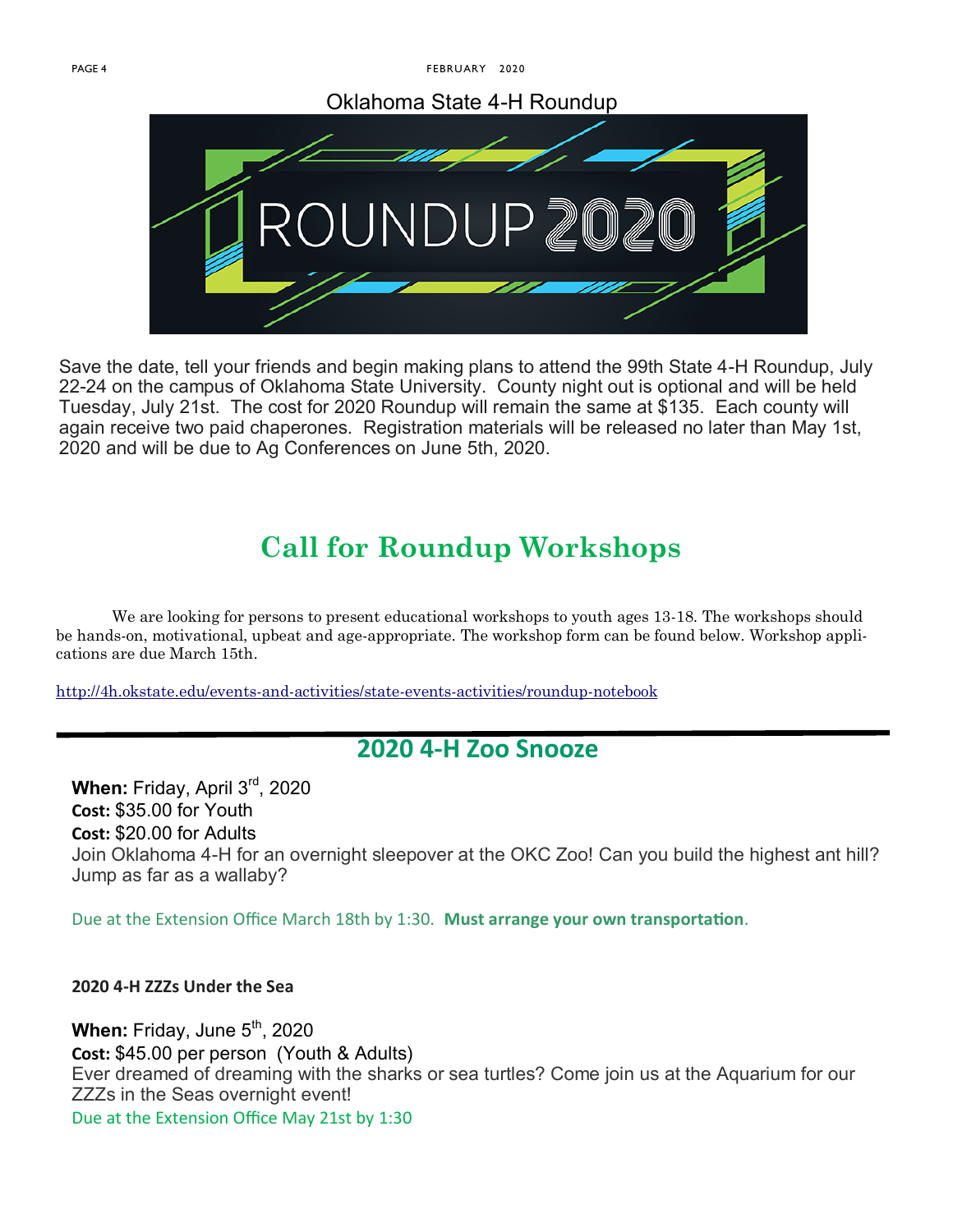

## **Special Clovers Camp 2020**

Special Clovers Camp proves to be a great experience for everyone involved and we are once again excited about the opportunity to reach 4-H members who might not have attended camp in the past or could not fully participate. Special Clovers Camp will be held Saturday, March 21 and Sunday, March 22 at Saints Grove Campground, near Glencoe. Please share the Special Clovers Camp Registration materials with families in your county who have a child who could benefit from this camp experience.

**Registration deadline is February 28 and the camp is open to the first 15 campers with paid registrations.**

cathy.allen@okstate.edu

## **2020 State 4-H Ambassador Application**

The 2020 State 4-H Ambassador application is posted on the State 4-H website under the Leadership link. There are two important documents to review: Ambassador Application Informational Packet and 2020 Ambassador Application. These documents are also attached.

Please share this opportunity with members who meet the age requirements: Any youth currently involved and active in 4HOnline, who is 13 years of age or older by March 15th, 2020 and still has at least one year of high school remaining is eligible to apply.

<http://4h.okstate.edu/leadership/4-h-ambassadors/becoming-an-ambassador/becoming-an-ambassador>

#### **State Parent-Volunteer Conference - WANTED Workshops**

Call for workshop proposals – due March 1.

The primary purpose of the 2020 Conference is to strengthen the local club or project group experience for youth, families, parents, and volunteers. We want parents and volunteers to gain greater confidence in developing and implementing a local experience that will retain youth, gain youth and use an increasing num-

ber of volunteers as project and activity leaders. <http://4h.okstate.edu/parents-volunteers/conferences>